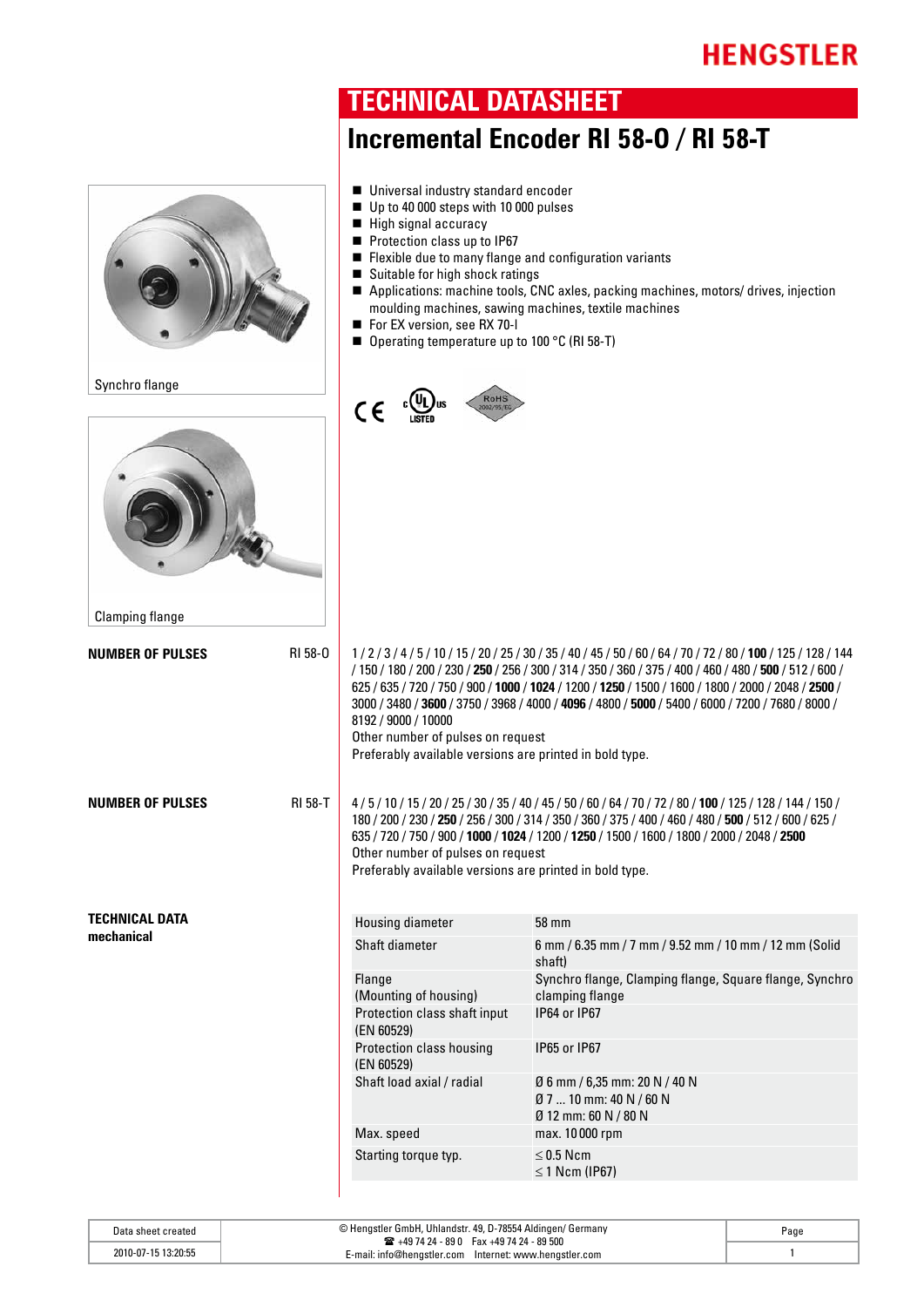**TECHNICAL DATA mechanical (continued)**

#### **TECHNICAL DATA electrical**

**ELECTRICAL CONNECTIONS Cable PVC** 

### **TECHNICAL DATASHEET Incremental Encoder RI 58-O / RI 58-T**

| <b>Moment of inertia</b>                   | approx. 14 gcm <sup>2</sup> (Synchro flange)<br>approx. 20 gcm <sup>2</sup> (Clamping flange)                                                                                                                                                                         |
|--------------------------------------------|-----------------------------------------------------------------------------------------------------------------------------------------------------------------------------------------------------------------------------------------------------------------------|
| Vibration resistance<br>(DIN EN 60068-2-6) | 100 m/s <sup>2</sup> (10  2000 Hz)                                                                                                                                                                                                                                    |
| Shock resistance<br>(DIN EN 60068-2-27)    | 1000 m/s <sup>2</sup> (6 ms)                                                                                                                                                                                                                                          |
| <b>Operating temperature</b>               | RI 58-0: -10 °C  +70 °C<br>RI 58-T: -25 °C  +100 °C                                                                                                                                                                                                                   |
| Storage temperature                        | RI 58-0: -25 °C  +85 °C<br>RI 58-T: -25 °C  +100 °C                                                                                                                                                                                                                   |
| <b>Material housing</b>                    | Aluminum                                                                                                                                                                                                                                                              |
| Weight                                     | approx. 360 g                                                                                                                                                                                                                                                         |
| Connection                                 | PVC cable, axial or radial<br>M23 connector (Conin), axial or radial<br>TPE cable, axial or radial<br>M16 (Binder), axial or radial<br>MS, axial oder radial                                                                                                          |
|                                            |                                                                                                                                                                                                                                                                       |
| General design                             | as per DIN VDE 0160, protection class III, contamination<br>level 2, overvoltage class II                                                                                                                                                                             |
| Supply voltage 1                           | RS422 + Sense (T): DC 5 V ±10 %<br>RS422 + Alarm (R): ± 10% DC 5 V or DC 10 - 30 V<br>Push-pull (K), Push-pull antivalent (I): DC 10-30 V                                                                                                                             |
| Current w/o load typ.                      | 40 mA (DC 5 V), 60 mA (DC 10 V), 30 mA (DC 24 V)                                                                                                                                                                                                                      |
| Max. pulse frequency                       | RS422: 300 kHz<br>Push-pull: 200 kHz                                                                                                                                                                                                                                  |
| <b>Standard</b><br>output versions         | RS422 + Alarm (R): A, B, N, $\overline{A}$ , $\overline{B}$ , $\overline{N}$ , Alarm<br>RS422 + Sense (T): A, B, N, $\overline{A}$ , $\overline{B}$ , $\overline{N}$ , Sense<br>Push-pull (K): A, B, N, Alarm<br>Push-pull complementary (I): A, B, N, A, B, N, Alarm |
| Pulse width error                          | $±$ max. 25 $^{\circ}$ electrical                                                                                                                                                                                                                                     |
| Number of pulses                           | 110000                                                                                                                                                                                                                                                                |
| Alarm output                               | NPN-0.C., max. 5 mA                                                                                                                                                                                                                                                   |
| Pulse shape                                | Square wave                                                                                                                                                                                                                                                           |
| Pulse duty factor                          | 1:1                                                                                                                                                                                                                                                                   |
|                                            |                                                                                                                                                                                                                                                                       |

<sup>1</sup> Pole protection with supply voltage DC 10 - 30 V

| <b>Cable PVC</b>                                         | <b>Output</b>                |                  |                                |
|----------------------------------------------------------|------------------------------|------------------|--------------------------------|
| (A, B)<br><b>Colour</b>                                  | <b>RS422</b><br>(R, T)       | push-pull<br>(K) | push-pull<br>complementary (I) |
| red                                                      | DC 5 / 10 - 30 V             | DC 10 - 30 V     | DC 10 - 30 V                   |
| yellow/red                                               | Sense V <sub>cc</sub>        |                  | Sense V <sub>cc</sub>          |
| white                                                    | Channel A                    | <b>Channel A</b> | Channel A                      |
| white/brown                                              | Channel $\overline{A}$       |                  | Channel $\overline{A}$         |
| green                                                    | <b>Channel B</b>             | <b>Channel B</b> | <b>Channel B</b>               |
| green/brown                                              | Channel $\overline{B}$       |                  | Channel $\overline{B}$         |
| yellow                                                   | <b>Channel N</b>             | <b>Channel N</b> | <b>Channel N</b>               |
| yellow/brown                                             | Channel $\overline{N}$       |                  | Channel $\overline{N}$         |
| black                                                    | GND                          | GND              | GND                            |
| yellow/black                                             | Alarm/Sense GND <sup>1</sup> | Alarm            | <b>Alarm</b>                   |
| screen $2$                                               | screen $2$                   | screen $2$       | screen $2$                     |
| 1 dia ao amin'ny faritr'i Nouvelle-Aquitaine, ao amin'ny |                              |                  |                                |

<sup>1</sup> depending on ordering code

2 connected with encoder housing

| Data sheet created  | © Hengstler GmbH, Uhlandstr. 49, D-78554 Aldingen/ Germany<br>$\mathbf{R}$ +49 74 24 - 89 0 Fax +49 74 24 - 89 500 | Page |
|---------------------|--------------------------------------------------------------------------------------------------------------------|------|
| 2010-07-15 13:20:55 | E-mail: info@henastler.com<br>Internet: www.hengstler.com                                                          |      |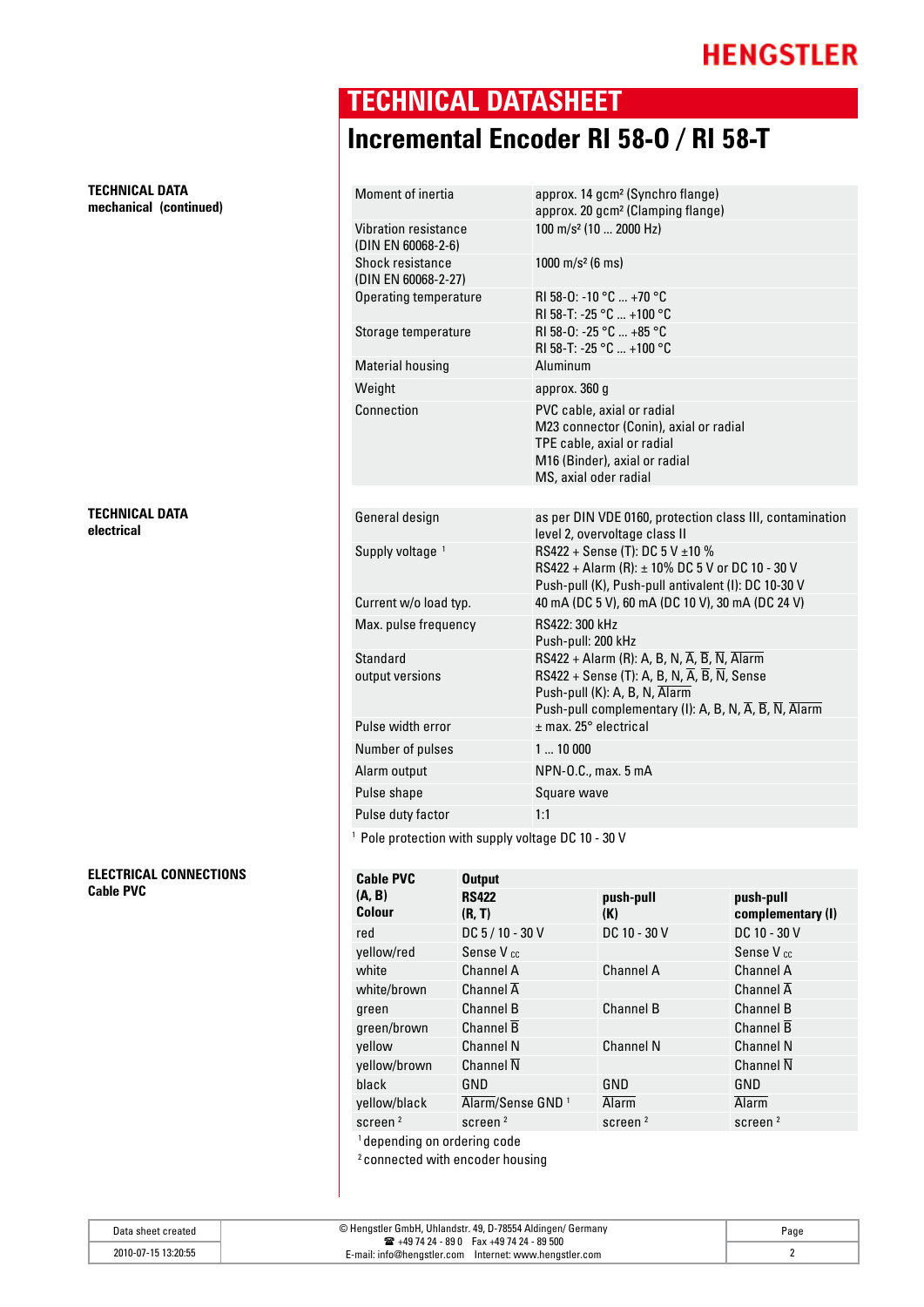**ELECTRICAL CONNECTIONS Cable TPE** 

**ELECTRICAL CONNECTIONS M23 connector (Conin), 12 pole** 

#### **ELECTRICAL CONNECTIONS MS connector, 10 pole**

# **TECHNICAL DATASHEET**

## **Incremental Encoder RI 58-O / RI 58-T**

| <b>Cable TPE</b><br>(E, F)<br><b>Colour</b>                                          | <b>Output</b><br><b>RS422</b><br>(R, T) | push-pull<br>(K) | push-pull<br>complementary (I) |
|--------------------------------------------------------------------------------------|-----------------------------------------|------------------|--------------------------------|
| brown/green                                                                          | DC 5 / 10 - 30 V                        | DC 10 - 30 V     | DC 10 - 30 V                   |
| blue                                                                                 | Sense V <sub>cc</sub>                   |                  | Sense V <sub>cc</sub>          |
| brown                                                                                | Channel A                               | Channel A        | Channel A                      |
| green                                                                                | Channel $\overline{A}$                  |                  | Channel $\overline{A}$         |
| grey                                                                                 | <b>Channel B</b>                        | <b>Channel B</b> | <b>Channel B</b>               |
| pink                                                                                 | Channel B                               |                  | <b>Channel B</b>               |
| red                                                                                  | <b>Channel N</b>                        | <b>Channel N</b> | <b>Channel N</b>               |
| black                                                                                | Channe $\overline{N}$                   |                  | Channe N                       |
| white/green                                                                          | GND                                     | GND              | GND                            |
| violet (white) $1$                                                                   | Alarm/Sense GND <sup>2</sup>            | Alarm            | Alarm                          |
| screen $3$                                                                           | screen <sup>3</sup>                     | screen $3$       | screen <sup>3</sup>            |
| <sup>1</sup> white with RS422 + Sense (T)<br><sup>2</sup> depending on ordering code |                                         |                  |                                |

3 connected with encoder housing

| 1<br>$\overline{2}$<br>3<br>4 | Channel $\overline{B}$<br>Sense V <sub>cc</sub><br><b>Channel N</b><br>Channel $\overline{N}$ | Channel $\overline{B}$<br>Sense V <sub>cc</sub><br><b>Channel N</b> | N.C.<br>N.C.<br><b>Channel N</b> | Channel $\overline{B}$<br>Sense V <sub>cc</sub> |
|-------------------------------|-----------------------------------------------------------------------------------------------|---------------------------------------------------------------------|----------------------------------|-------------------------------------------------|
|                               |                                                                                               |                                                                     |                                  |                                                 |
|                               |                                                                                               |                                                                     |                                  |                                                 |
|                               |                                                                                               |                                                                     |                                  | <b>Channel N</b>                                |
|                               |                                                                                               | Channel $\overline{N}$                                              | N.C.                             | Channel $\overline{N}$                          |
| 5                             | <b>Channel A</b>                                                                              | Channel A                                                           | <b>Channel A</b>                 | Channel A                                       |
| 6                             | Channel $\overline{A}$                                                                        | Channel $\overline{A}$                                              | N.C.                             | Channel $\overline{A}$                          |
| 7<br>N.C.                     |                                                                                               | Alarm                                                               | <b>Alarm</b>                     | <b>Alarm</b>                                    |
| 8                             | <b>Channel B</b>                                                                              | Channel B                                                           | <b>Channel B</b>                 | <b>Channel B</b>                                |
| N.C. <sup>1</sup><br>9        |                                                                                               | N.C. <sup>1</sup>                                                   | N.C. <sup>1</sup>                | N.C. <sup>1</sup>                               |
| 10<br>GND                     |                                                                                               | GND                                                                 | GND                              | GND                                             |
| 11                            | Sense GND                                                                                     | N.C.                                                                | N.C.                             | N.C.                                            |
| 12                            | DC5V                                                                                          | DC 10 - 30 V                                                        | DC 10 - 30 V                     | DC 10 - 30 V                                    |

1 screen for cable with CONIN connector

| Pin  | <b>Description RS422 / Euro-pinout</b><br>(Connection codes 0 and K) | push-pull        | push-pull<br>complementary |
|------|----------------------------------------------------------------------|------------------|----------------------------|
| 1/A  | <b>Channel A</b>                                                     | <b>Channel A</b> | <b>Channel A</b>           |
| 2/B  | <b>Channel B</b>                                                     | <b>Channel B</b> | <b>Channel B</b>           |
| 3/C  | <b>Channel N</b>                                                     | <b>Channel N</b> | <b>Channel N</b>           |
| 4/D  | DC 5/10 - 30 V                                                       | DC 10 - 30 V     | DC 10 - 30 V               |
| 5/E  | <b>Alarm</b>                                                         | <b>Alarm</b>     | <b>Alarm</b>               |
| 6/F  | GND                                                                  | GND              | GND                        |
| 7/G  | Channel $\overline{A}$                                               | screen           | Channel $\overline{A}$     |
| 8/H  | Channel $\overline{B}$                                               | N.C.             | <b>Channel B</b>           |
| 9/1  | Channel $\overline{N}$                                               | N.C.             | Channel $\overline{N}$     |
| 10/J | screen                                                               | screen           | screen                     |

| Data sheet created  | © Hengstler GmbH, Uhlandstr. 49, D-78554 Aldingen/ Germany<br>$\mathbf{R}$ +49 74 24 - 89 0 Fax +49 74 24 - 89 500 | Page |
|---------------------|--------------------------------------------------------------------------------------------------------------------|------|
| 2010-07-15 13:20:55 | E-mail: info@hengstler.com Internet: www.hengstler.com                                                             |      |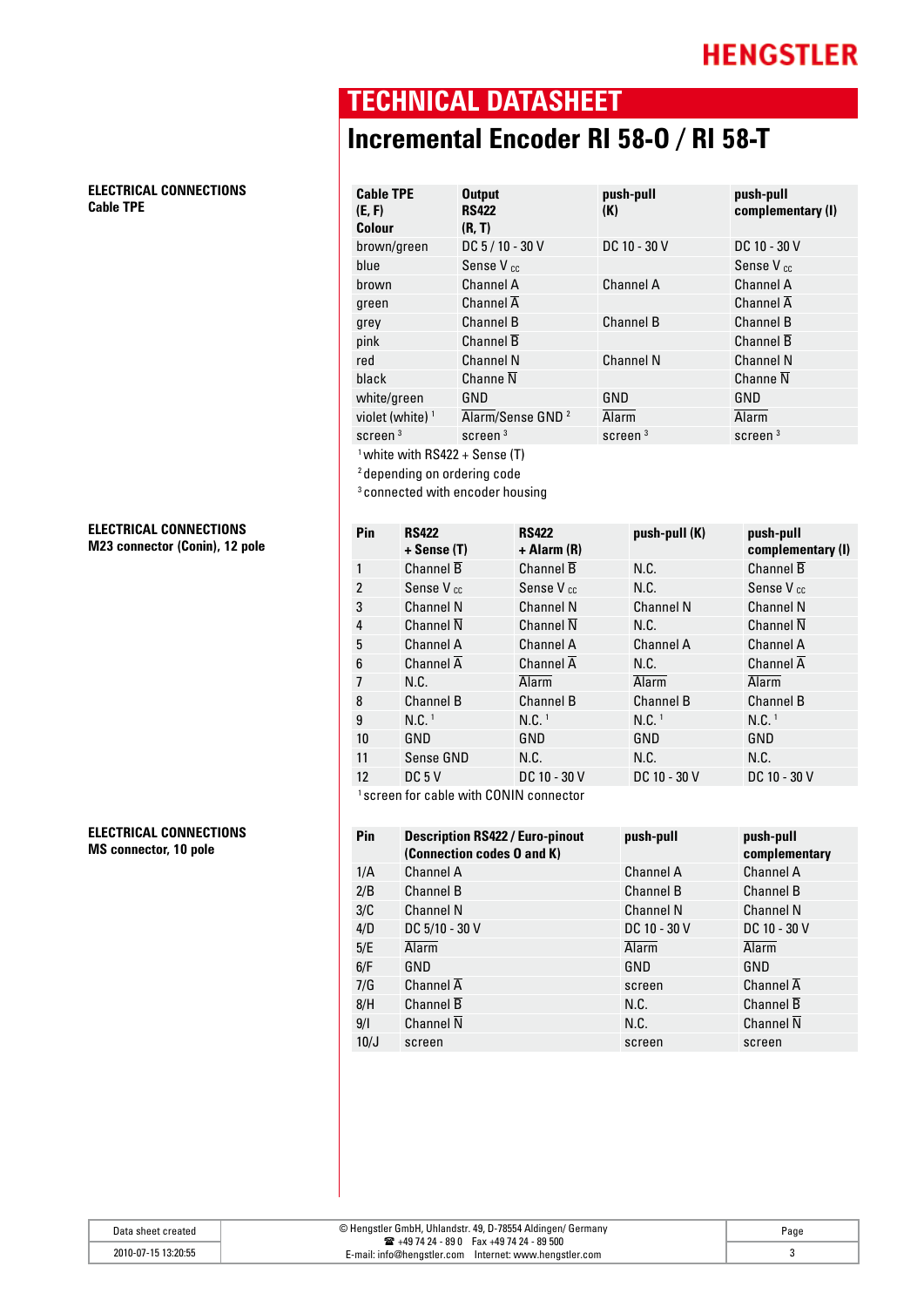### **TECHNICAL DATASHEET**

### **Incremental Encoder RI 58-O / RI 58-T**

#### **ELECTRICAL CONNECTIONS M16 connector (Binder), 6 pole**

| <b>Description</b><br>(push-pull) | Pin |  |
|-----------------------------------|-----|--|
| DC 10 - 30 V                      |     |  |
| Channel A                         | 2   |  |
| <b>Channel N</b>                  | 3   |  |
| <b>Channel B</b>                  |     |  |
| <b>Alarm</b>                      | 5   |  |
| GND                               | 6   |  |

#### **DIMENSIONED DRAWINGS**

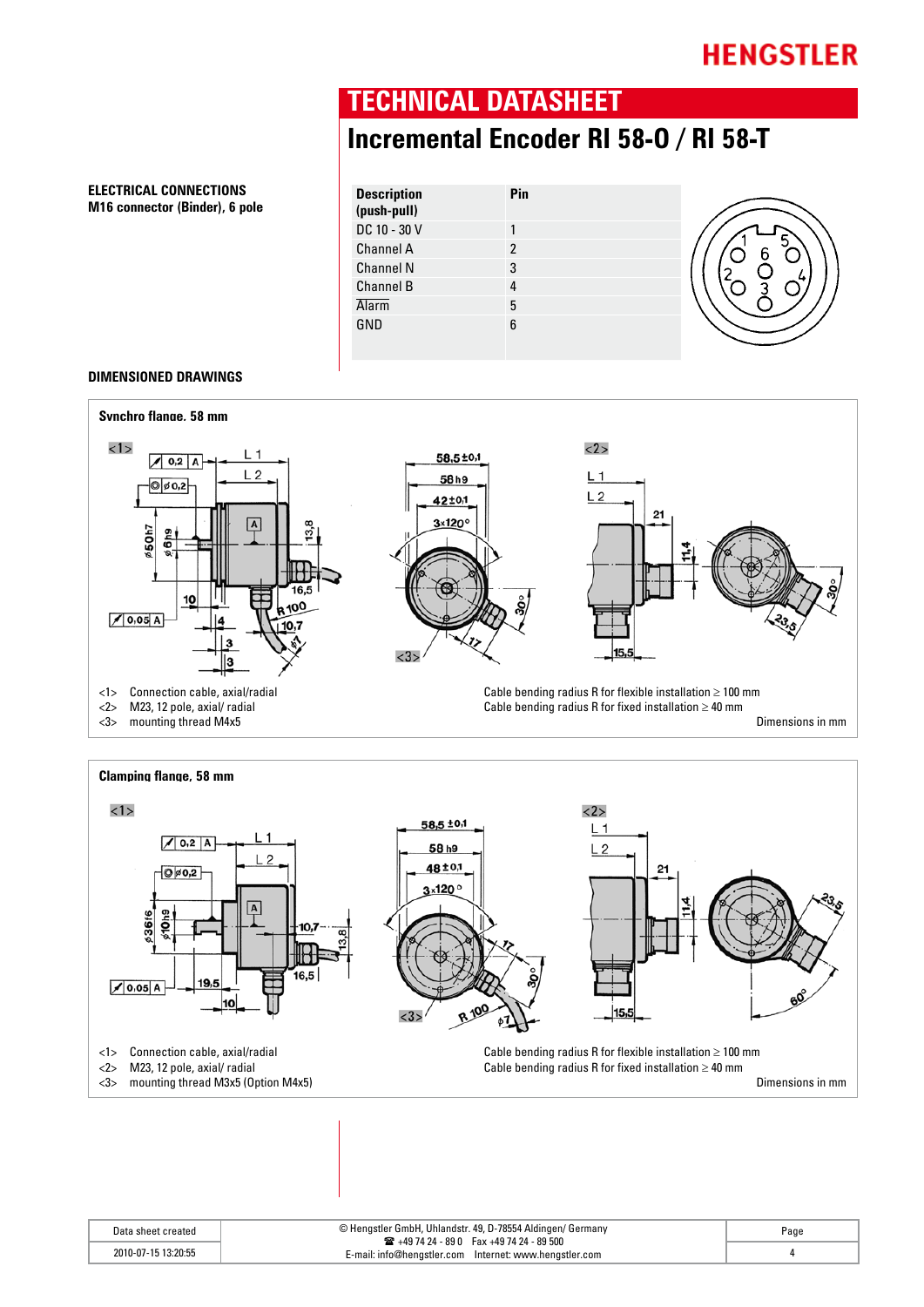### **TECHNICAL DATASHEET**

### **Incremental Encoder RI 58-O / RI 58-T**

#### **DIMENSIONED DRAWINGS (continued)**





| <b>Typ</b>                | <b>Connection</b>  | <b>Output</b>                     | axial L1 | radial L <sub>2</sub> |
|---------------------------|--------------------|-----------------------------------|----------|-----------------------|
|                           |                    |                                   | mm       | mm                    |
| Synchro flange,<br>58 mm  | cable              | R (with U $_B = DC$ 5 V), T, K, I | 51.5     | 41.5                  |
|                           |                    | R (with U $_B = DC 10 - 30 V$ )   | 56       | 56                    |
|                           | connector          | R (with U $_B = DC$ 5 V), T, K, I | 57.5     | 51.5                  |
|                           |                    | R (with U $_B = DC$ 10 - 30 V)    | 57.5     | 56                    |
| Clamping flange,<br>58 mm | cable<br>connector | R (with U $_B$ = DC 5 V), T, K, I | 45.5     | 35.5                  |
|                           |                    | R (with U $_B = DC 10 - 30 V$ )   | 50       | 50                    |
|                           |                    | R (with U $_B$ = DC 5 V), T, K, I | 51.5     | 45.5                  |
|                           |                    | R (with U $_B = DC$ 10 - 30 V)    | 51.5     | 50                    |
|                           |                    |                                   |          |                       |

| Data sheet created  | © Hengstler GmbH, Uhlandstr. 49, D-78554 Aldingen/ Germany<br>$\mathbf{R}$ +49 74 24 - 89 0 Fax +49 74 24 - 89 500 | Page |
|---------------------|--------------------------------------------------------------------------------------------------------------------|------|
| 2010-07-15 13:20:55 | E-mail: info@hengstler.com Internet: www.hengstler.com                                                             |      |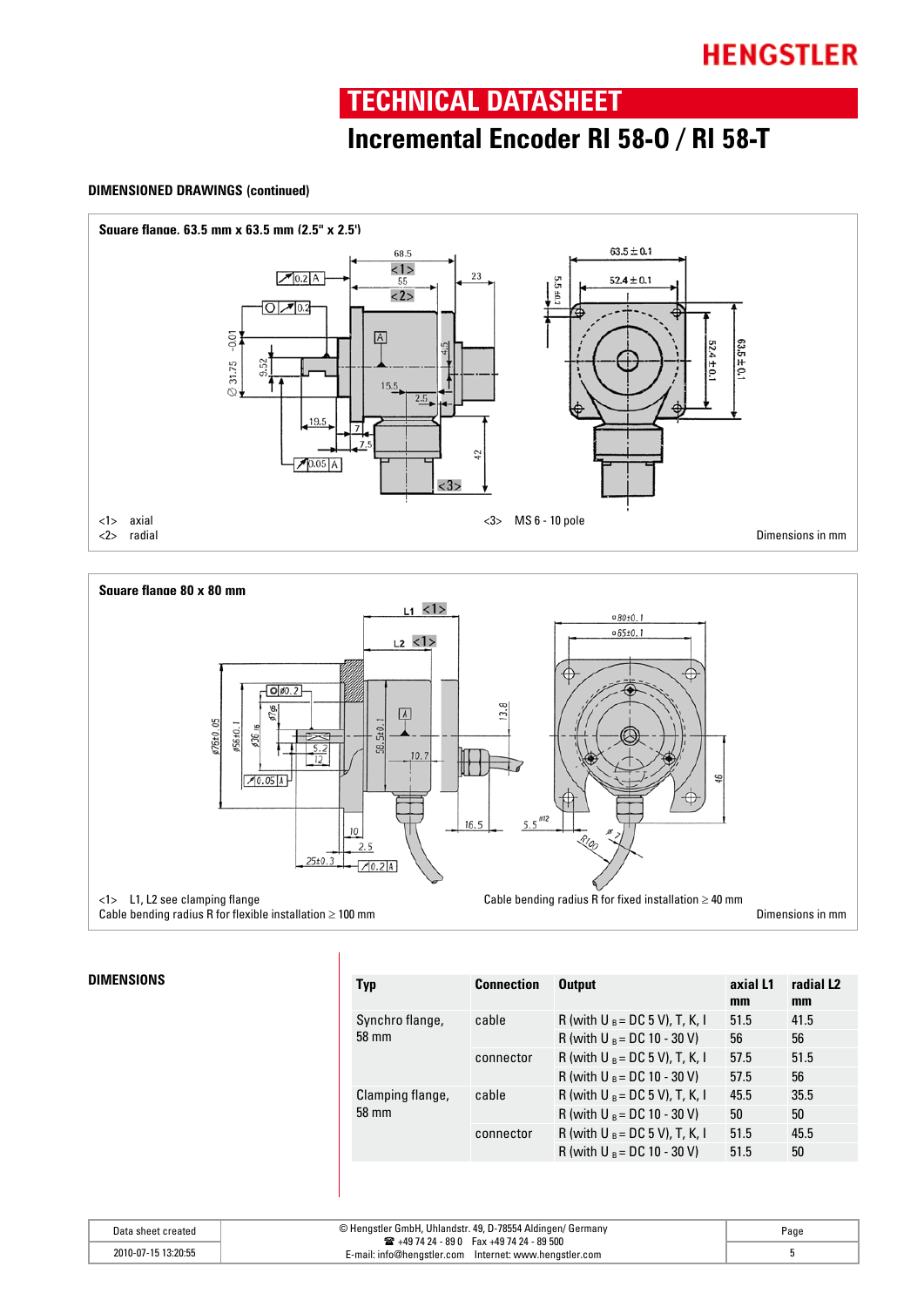### **TECHNICAL DATASHEET**

### **Incremental Encoder RI 58-O / RI 58-T**

#### **STANDARD VERSIONS**



| Data sheet created  | © Hengstler GmbH, Uhlandstr. 49, D-78554 Aldingen/ Germany                                                     | Page |
|---------------------|----------------------------------------------------------------------------------------------------------------|------|
| 2010-07-15 13:20:55 | $\mathbf{R}$ +49 74 24 - 89 0 Fax +49 74 24 - 89 500<br>c-mail: info@hengstler.com lnternet: www.hengstler.com |      |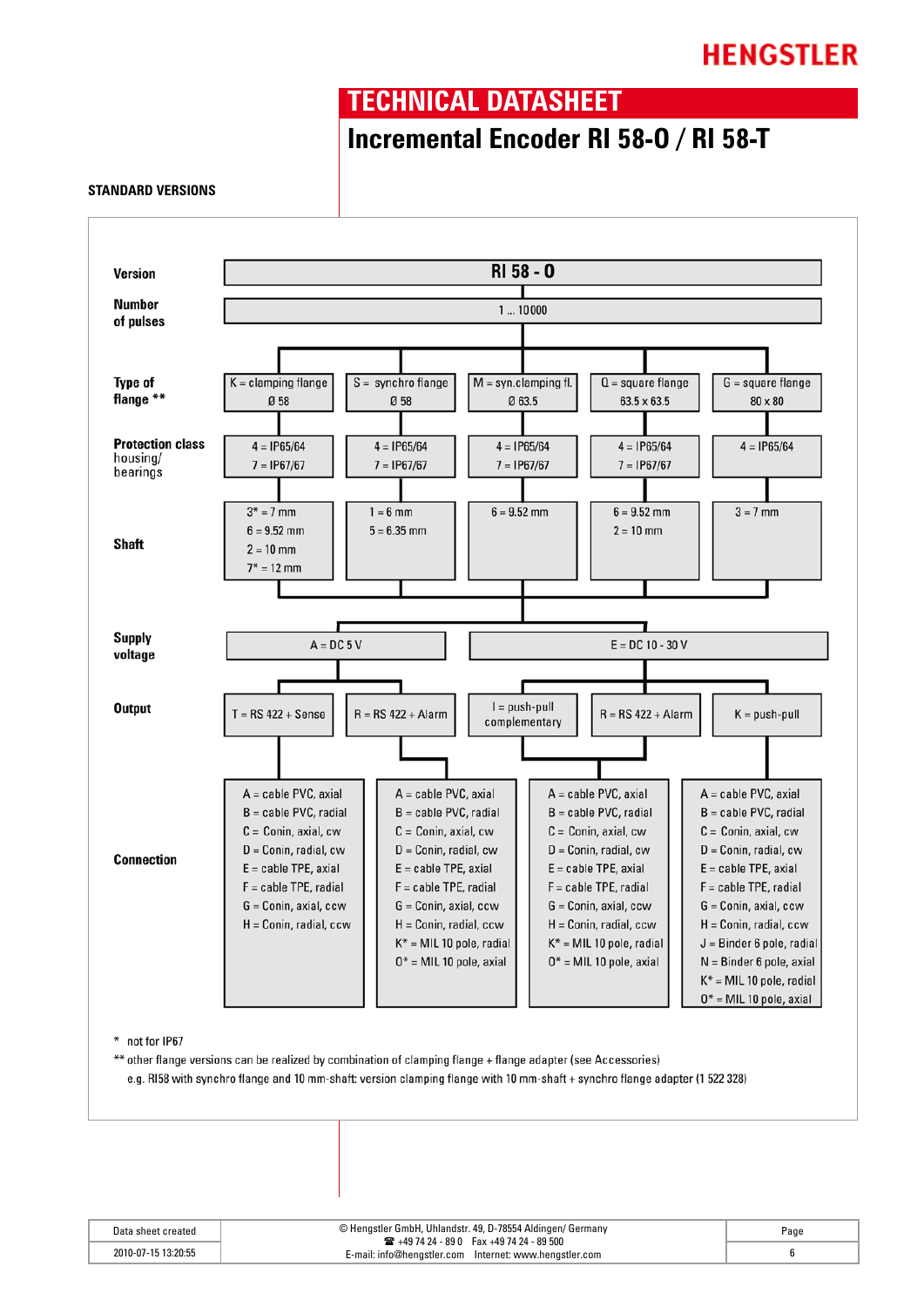### **TECHNICAL DATASHEET**

### **Incremental Encoder RI 58-O / RI 58-T**

#### **STANDARD VERSIONS (100 °C max. operating temperature)**



| Data sheet created  | © Hengstler GmbH, Uhlandstr. 49, D-78554 Aldingen/ Germany<br>$\mathbf{R}$ +49 74 24 - 89 0 Fax +49 74 24 - 89 500 | Page |
|---------------------|--------------------------------------------------------------------------------------------------------------------|------|
| 2010-07-15 13:20:55 | E-mail: info@hengstler.com Internet: www.hengstler.com                                                             |      |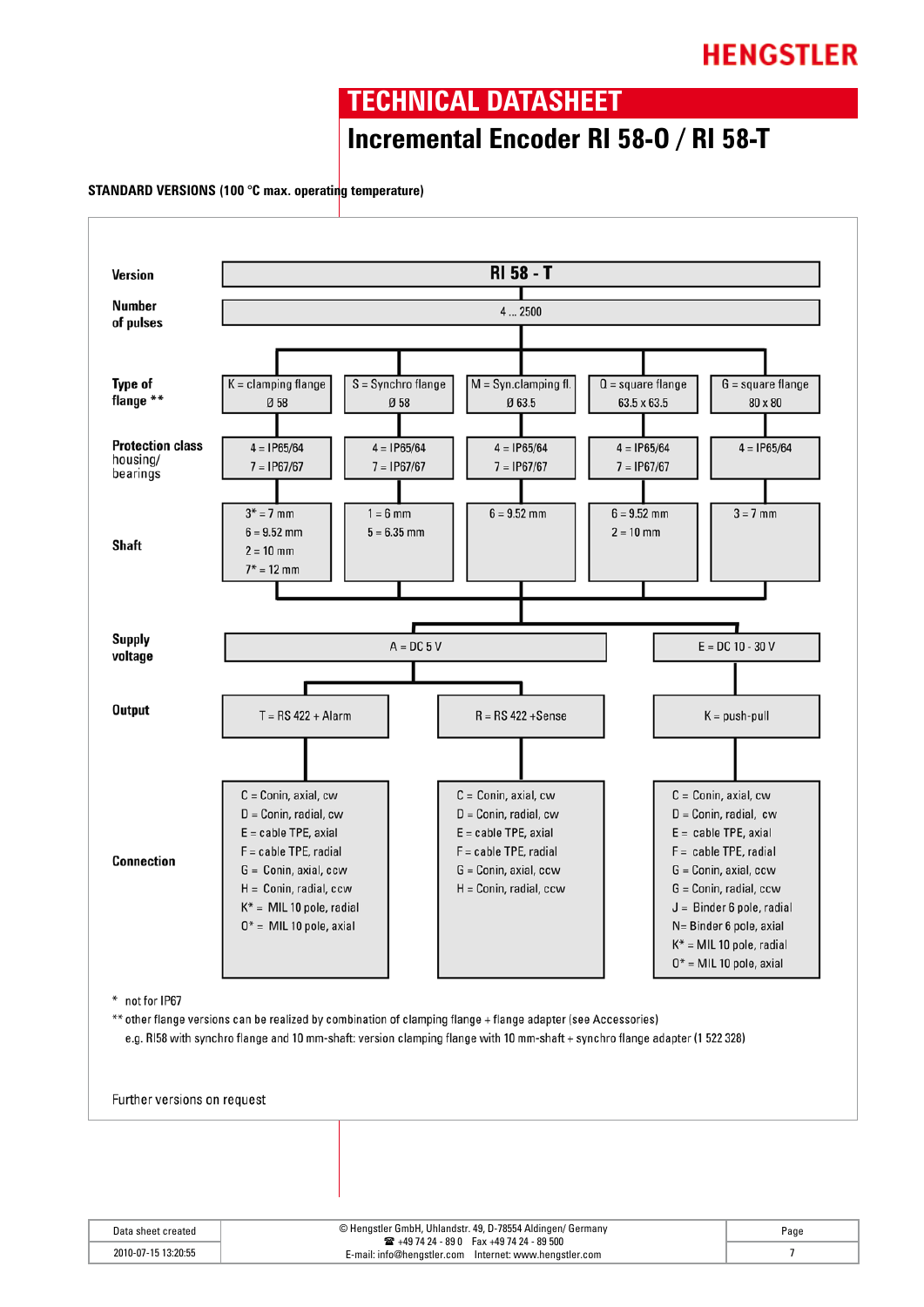### **TECHNICAL DATASHEET**

### **Incremental Encoder RI 58-O / RI 58-T**

#### **ORDERING INFORMATION**

| Type                           | Number<br>of pulses                              | Supply volta-<br>$ge^{-1}$          | Flange, Protection, Shaft <sup>2,3</sup>                                                                                                                                                                                                                                                                                                                                                                                                                                                                                                                                                                                                                                                                            | Output <sup>4</sup>                                                                                   | Connection 5, 6                                                                                                                                                                                                                                                                                                                                                                                                                                                                                                                                                   |
|--------------------------------|--------------------------------------------------|-------------------------------------|---------------------------------------------------------------------------------------------------------------------------------------------------------------------------------------------------------------------------------------------------------------------------------------------------------------------------------------------------------------------------------------------------------------------------------------------------------------------------------------------------------------------------------------------------------------------------------------------------------------------------------------------------------------------------------------------------------------------|-------------------------------------------------------------------------------------------------------|-------------------------------------------------------------------------------------------------------------------------------------------------------------------------------------------------------------------------------------------------------------------------------------------------------------------------------------------------------------------------------------------------------------------------------------------------------------------------------------------------------------------------------------------------------------------|
|                                |                                                  |                                     |                                                                                                                                                                                                                                                                                                                                                                                                                                                                                                                                                                                                                                                                                                                     |                                                                                                       |                                                                                                                                                                                                                                                                                                                                                                                                                                                                                                                                                                   |
| <b>RI58-0</b><br><b>RI58-T</b> | RI 58-0:<br>1…<br>10000<br>RI 58-T:<br>4<br>2500 | $A$ DC 5 V<br><b>E</b> DC 10 - 30 V | <b>S.41</b> Synchro, IP657, 6 mm<br>S.45 Synchro, IP65 <sup>7</sup> , 6.35 mm <sup>7</sup><br><b>S.71</b> Synchro, IP67, 6 mm<br>S.75 Synchro, IP67, 6.35 mm<br><b>K.42</b> Clamping, IP65 $^7$ , 10 mm<br><b>K.47</b> Clamping, IP65 $^7$ , 12 mm<br><b>K.43</b> Clamping, IP65 <sup>7</sup> , 7 mm<br>K.46 Clamping, IP65 7, 9.52 mm<br><b>K.72</b> Clamping, IP67, 10 mm<br><b>K.76</b> Clamping, IP67, 9.52 mm<br>M.46 Syn.clamping,<br>IP65 $^7$ , 9.52 mm<br><b>M.76</b> Syn.clamping, IP67, 9.52<br><b>0.46</b> Square, IP65 <sup>7</sup> , 9.52 mm<br><b>0.42</b> Square, IP65 $^7$ , 10 mm<br><b>0.76</b> Square, IP67, 9.52 mm<br><b>0.72</b> Square, IP67, 10 mm<br>G.43 Square 80x80,<br>$1P657$ , 7 mm | <b>R</b> $RS422 + Alarm$<br>$T$ RS422 + Sense<br><b>K</b> Push-pull<br>I Push-pull comple-<br>mentary | A PVC cable, axial<br><b>B</b> PVC cable, radial<br><b>E</b> TPE cable, axial<br><b>F</b> TPE cable, radial<br><b>C</b> M23 connector (Conin), 12 pole,<br>axial, cw<br>D M23 connector (Conin), 12 pole,<br>radial, cw<br><b>G</b> M23 connector (Conin), 12 pole,<br>axial, ccw<br>H M23 connector (Conin), 12 pole,<br>radial, ccw<br>J M16 connector (Binder), 6 pole,<br>radial<br>N M16 connector (Binder), 6 pole,<br>axial<br>O MS connector, 10 pole (Insert<br>arrangement 18-1), axial<br>K MS connector, 10 pole (Insert<br>arrangement 18-1), radial |

<sup>1</sup> DC 10 - 30 V available with output K, I, R/ DC 5 V availalble with output R, T

<sup>2</sup> other flange versions can be realized by combination of clamping flange + flange adapter (see Accessories), e.g. RI58 with synchro flange and 10 mm-shaft: version clamping flange with 10 mm-shaft + synchro flange adapter (1 522 328)

<sup>3</sup> Output code "K" and "I": short-circuit-proof

<sup>4</sup> Connection code "O", "K": according to MIL-C-5015 (only RI 58-O)

5 IP67 on cover with connector only if IP67 mating connector mounted properly.

 $\frac{6}{3}$  Connection code "O", "K": according to MIL-C-5016 (only RI 58-T)

7 Protection class shaft input (EN 60529) IP64

### **ORDERING INFORMATION**

Versions with cable outlet (connection A, B, E or F) are available with various lengths of cable. To order your desired cable length, please add the respective code to the end of your ordering code. For variants with connector on cable end please add cable length code in between. Further cable lengths on request.

| Code                        | <b>Cable length</b> |
|-----------------------------|---------------------|
| without code                | 1.5 <sub>m</sub>    |
| $-D0$                       | 3 <sub>m</sub>      |
| $\textnormal{-}\mathsf{F0}$ | 5 <sub>m</sub>      |
| $-K0$                       | 10 <sub>m</sub>     |
| $-P0$                       | 15 <sub>m</sub>     |
| $-U0$                       | 20 <sub>m</sub>     |
| $-V0$                       | 25 <sub>m</sub>     |
| Example:                    |                     |

Cable 3 m length: ... B - D0

Cable mit 3 m length and M23 connectorr, cw: ... B - D0 - I

| Data sheet created  | © Hengstler GmbH, Uhlandstr. 49, D-78554 Aldingen/ Germany                                                        | Page |
|---------------------|-------------------------------------------------------------------------------------------------------------------|------|
| 2010-07-15 13:20:55 | $\mathbf{R}$ +49 74 24 - 89 0 Fax +49 74 24 - 89 500<br>E-mail: info@henastler.com    Internet: www.henastler.com |      |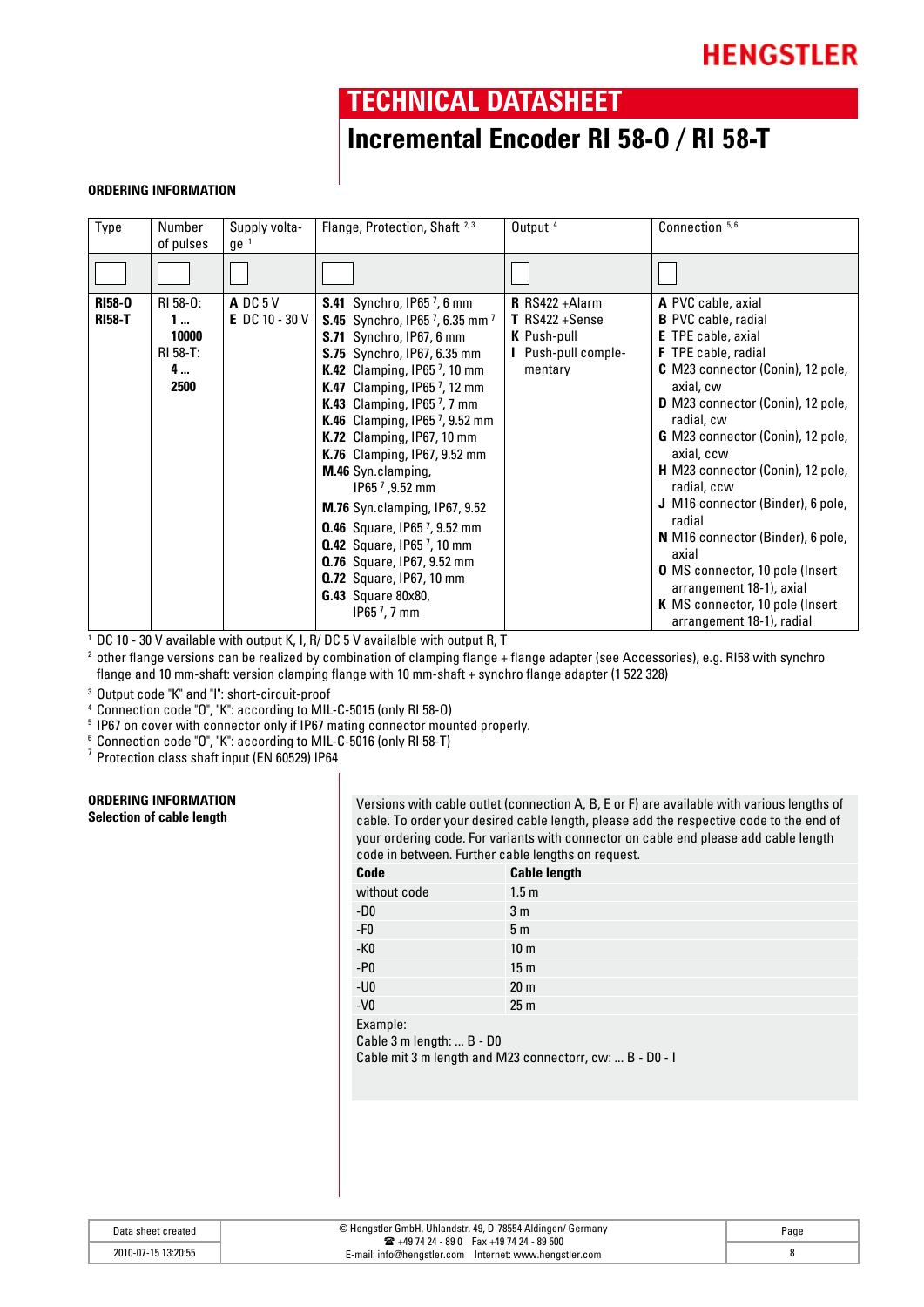**Ordering code**

### **TECHNICAL DATASHEET**

## **Incremental Encoder RI 58-O / RI 58-T Accessories**

| Bellows coupling        | 12 mm / 12 mm                         | 0 070 666 |
|-------------------------|---------------------------------------|-----------|
| <b>Bellows coupling</b> | $10 \, \text{mm}$ / $10 \, \text{mm}$ | 3 520 037 |
| <b>Bellows coupling</b> | $9.53$ mm $/ 9.53$ mm                 | 3 520 038 |
| <b>Bellows coupling</b> | $6$ mm $/6$ mm                        | 3 520 068 |
| <b>Bellows coupling</b> | 8 mm / 10 mm                          | 3 520 077 |
| Disk coupling           | $6$ mm $/6$ mm                        | 0 070 663 |
| Helical coupling 19/28  | $5 \text{ mm} / 5 \text{ mm}$         | 3 520 036 |
| Helical coupling 19/28  | $5$ mm $/6$ mm                        | 3 520 035 |
| Helical coupling 19/28  | $6$ mm $/6$ mm                        | 0 070 653 |
| Helical coupling 19/28  | $6.35$ mm / $6.35$ mm                 | 3 520 057 |
| Helical coupling 25/32  | $6 \, \text{mm}$ / 9.53 mm            | 3 520 052 |
| Helical coupling 25/32  | $6$ mm $/$ 10 mm                      | 3 520 066 |
| Helical coupling 25/32  | $6.35$ mm / $9.52$ mm                 | 3 520 062 |
| Helical coupling 25/32  | 10 mm $/$ 12 mm                       | 3 520 065 |
| Helical coupling 25/32  | $10 \, \text{mm}$ / $10 \, \text{mm}$ | 3 520 074 |
| Isolated disk coupling  | $6$ mm / $6$ mm                       | 3 520 081 |
| Isolated disk coupling  | $6$ mm $/$ 10 mm                      | 3 520 082 |
| Isolated disk coupling  | $6$ mm $/$ 9.53 mm                    | 3 520 084 |
| Isolated disk coupling  | $6.35$ mm / $6.35$ mm                 | 3 520 085 |
| Isolated disk coupling  | $7$ mm $/7$ mm                        | 3 520 086 |
| Isolated disk coupling  | $10 \, \text{mm}$ / $10 \, \text{mm}$ | 3 520 088 |
| Plastic coupling        | $5$ mm / 6 mm                         | 3 520 033 |
| Plastic coupling        | $6$ mm $/6$ mm                        | 1761026   |
| Plastic coupling        | $5$ mm $/5$ mm                        | 3 520 034 |
|                         |                                       |           |

| MOUNTING |                                                                                                                  | <b>Ordering code</b> |
|----------|------------------------------------------------------------------------------------------------------------------|----------------------|
|          | Clamping eccentric for synchro flange, d6,5 for M3 (set of three)                                                | 0070655              |
|          | Clamping eccentric for synchro flange, d9 for M3 (set of three)                                                  | 0 0 7 0 6 5 7        |
|          | Fastening angle (plastic), for clamping flange RI 58, AC 58 (fastening<br>material included)                     | 1 522 329            |
|          | Mounting bell (plastic), for synchro flange RI 58, AC 58 (clamping<br>eccentric and fastening material included) | 1 522 330            |
|          | Square flange adapter 58 x 58 mm, for clamping flange RI 58, AC 58<br>(fastening material included)              | 1 522 326            |
|          | Square flange adapter 80 x 80 mm, for clamping flange RI 58, AC 58<br>(fastening material included)              | 1 522 327            |
|          | Synchro flange adapter, for clamping flange RI 58, AC 58 (fastening<br>material included)                        | 1 522 328            |

| Data sheet created  | © Hengstler GmbH, Uhlandstr. 49, D-78554 Aldingen/ Germany<br>$\mathbf{R}$ +49 74 24 - 89 0 Fax +49 74 24 - 89 500<br>E-mail: info@hengstler.com<br>Internet: www.hengstler.com | Page |
|---------------------|---------------------------------------------------------------------------------------------------------------------------------------------------------------------------------|------|
| 2010-07-15 13:20:55 |                                                                                                                                                                                 |      |

#### **Flexible Couplings**



Bellows coupling  $\vert$  Disk coupling



Helical coupling  $\vert$  isolated disk

coupling

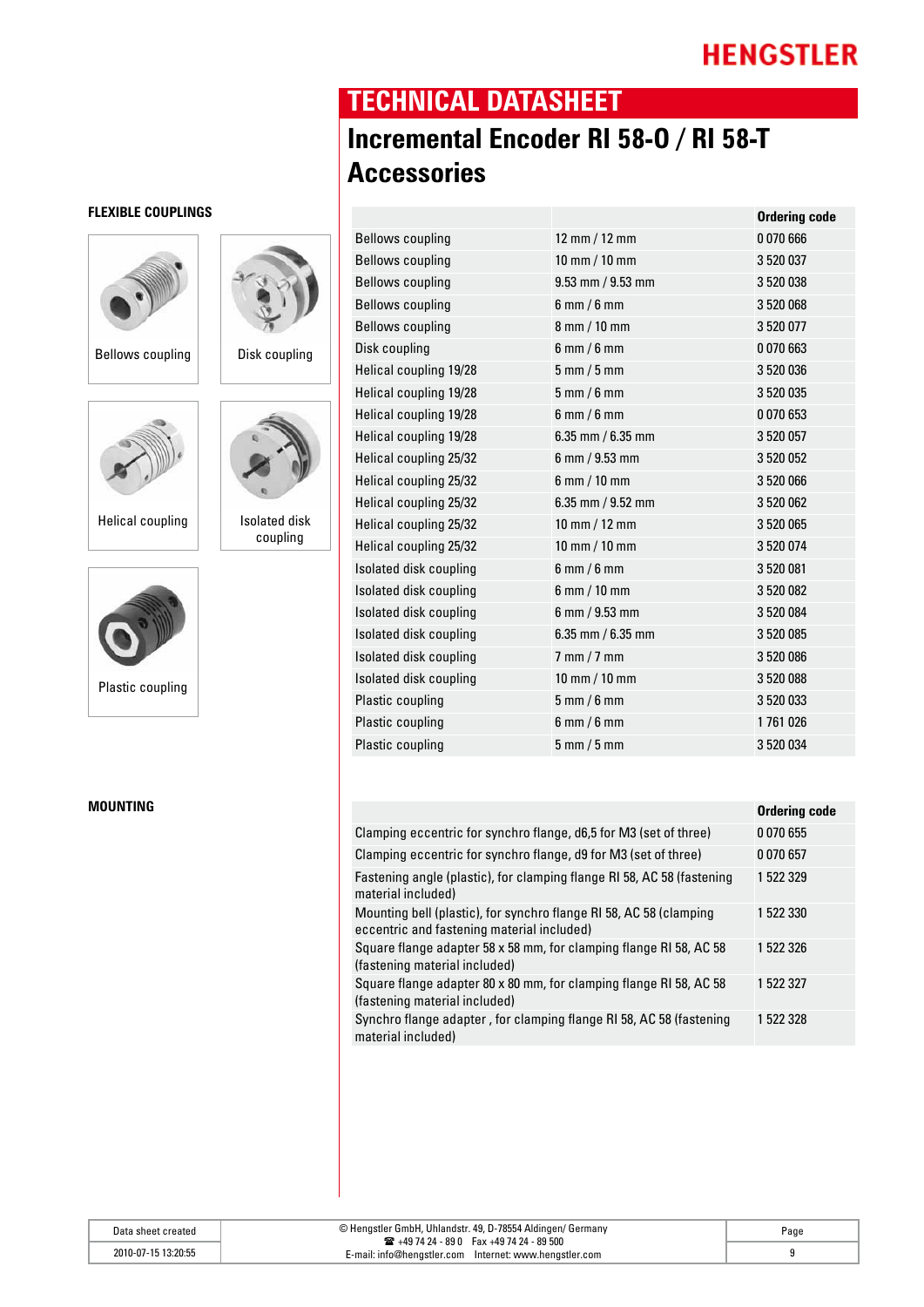

### **TECHNICAL DATASHEET**

## **Incremental Encoder RI 58-O / RI 58-T Accessories**

| <b>CONNECTORS</b> | <b>Connector (socket) matching with encoder connector</b>                  | <b>Ordering code</b> |
|-------------------|----------------------------------------------------------------------------|----------------------|
|                   | M16 (Binder), 6 pole, bent, IP40, mating connector for connection J/N      | 3 539 209            |
|                   | M16 (Binder), 6 pole, gerade, IP67, mating connector for connection<br>J/N | 3 539 472            |
|                   | M23 (Conin), 12 pole, PG9, cw, mating connector for connection C/D/-I      | 3 539 202            |
|                   | MS, 10 pole, mating connector for connection K/O/R/T                       | 3 539 258            |
|                   | MS, 7 pole, mating connector for connection L/P                            | 3 539 262            |
|                   | PT, 8 pole, mating connector for connection 1/2                            | 3 539 333            |

| <b>CONNECTORS</b> | Coupling (socket) matching with encoder cable with connector                           | Ordering code |
|-------------------|----------------------------------------------------------------------------------------|---------------|
|                   | M23 (Conin), 12 pole, cw, mating connector for connection -C (cable<br>plug 3 539 186) | 3 539 187     |
|                   | M23 (VDW), 12 pole, cw, mating connector for connection -B (cable<br>plug 3 539 252)   | 3 539 304     |



#### **CONNECTING CABLES**



| CONNECTORS | Connector (socket) matching with encoder cable with connector                         | Ordering code |
|------------|---------------------------------------------------------------------------------------|---------------|
|            | M23 (Conin), 12 pole, ccw, mating connector for connection G/H/-D/-H 3 539 229        |               |
|            | M23 (VDW), 12 pole, ccw, mating connector for connection -E (cable<br>plug 3 539 274) | 3 539 305     |

| <b>Ordering code</b>                                                            |
|---------------------------------------------------------------------------------|
| M16 (Binder), 6 pole, PVC cable, mating connector for connection J/N, 1 522 405 |
| M16 (Binder), 6 pole, PVC cable, mating connector for connection J/N, 1 522 404 |
| M16 (Binder), 6 pole, PVC cable, mating connector for connection J/N, 1 522 340 |
| M16 (Binder), 6 pole, PVC cable, mating connector for connection J/N, 1 522 833 |
| M16 (Binder), 6 pole, PVC cable, mating connector for connection J/N, 1522 836  |
| 1 522 348                                                                       |
| 1 522 349                                                                       |
| 1 522 350                                                                       |
| 1 522 454                                                                       |
| 1 522 456                                                                       |
| 1 522 457                                                                       |
|                                                                                 |

| Datenblatt erstellt am | © Hengstler GmbH, Uhlandstr. 49, D-78554 Aldingen/ Germany<br>$\mathbf{R}$ +49 74 24 - 89 0 Fax +49 74 24 - 89 500 | Seite |
|------------------------|--------------------------------------------------------------------------------------------------------------------|-------|
| 2010-07-15 13:20:55    | E-mail: info@hengstler.com Internet: www.hengstler.com                                                             |       |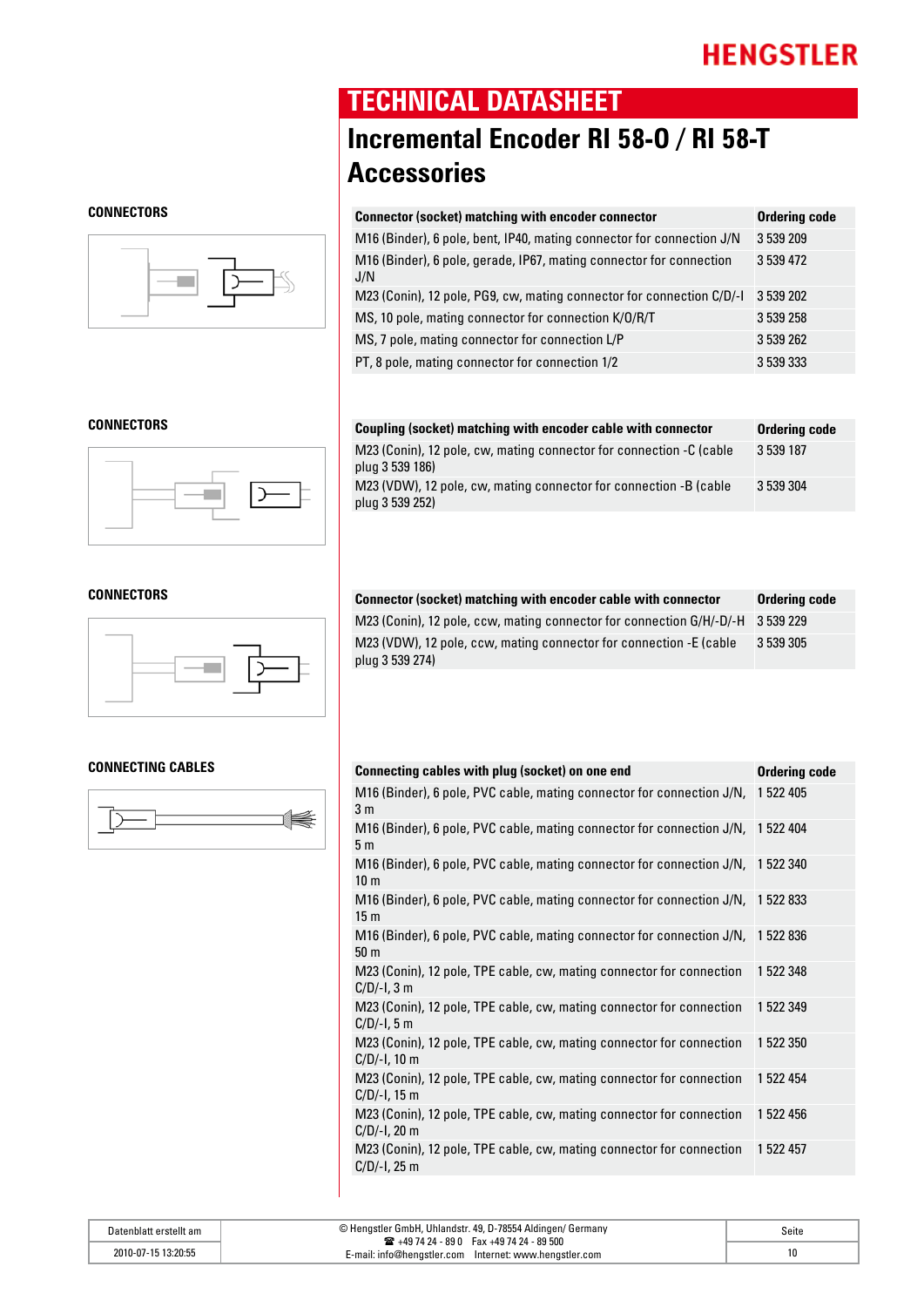### **TECHNICAL DATASHEET**

### **Incremental Encoder RI 58-O / RI 58-T Accessories**

| Connecting cables with plug (socket) on one end                                                    | <b>Ordering code</b> |
|----------------------------------------------------------------------------------------------------|----------------------|
| M23 (Conin), 12 pole, TPE cable, cw, mating connector for connection<br>C/D/-I, 30 m               | 1 522 464            |
| M23 (Conin), 12 pole, TPE cable, cw, mating connector for connection<br>C/D/-I, 40 m               | 1 522 643            |
| M23 (Conin), 12 pole, TPE cable, cw, mating connector for connection<br>C/D/-I, 50 m               | 1 522 793            |
| M23 (Conin), 12 pole, TPE cable, ccw, mating connector for connection 1 522 394<br>G/H/-D/-H, 3 m  |                      |
| M23 (Conin), 12 pole, TPE cable, ccw, mating connector for connection 1 522 395<br>G/H/-D/-H, 5 m  |                      |
| M23 (Conin), 12 pole, TPE cable, ccw, mating connector for connection 1 522 396<br>G/H/-D/-H, 10 m |                      |
| M23 (Conin), 12 pole, TPE cable, ccw, mating connector for connection 1 522 447<br>G/H/-D/-H, 15 m |                      |
| M23 (Conin), 12 pole, TPE cable, ccw, mating connector for connection 1 522 461<br>G/H/-D/-H, 20 m |                      |
| M23 (Conin), 12 pole, TPE cable, ccw, mating connector for connection 1 522 462<br>G/H/-D/-H, 25 m |                      |
| M23 (Conin), 12 pole, TPE cable, ccw, mating connector for connection 1 522 463<br>G/H/-D/-H, 30 m |                      |
| M23 (Conin), 12 pole, TPE cable, ccw, mating connector for connection 1 522 463<br>G/H/-D/-H, 40 m |                      |
| MS, 10 pole, TPE cable, mating connector for connection O/K, 3 m                                   | 1 522 610            |
| MS, 10 pole, TPE cable, mating connector for connection O/K, 5 m                                   | 1 522 754            |

#### **CONNECTING CABLES**

| Cable not made up with connectors | Ordering code      |
|-----------------------------------|--------------------|
| PVC cable, 10-core + screen       | $3280114 + length$ |
| $PVC$ cable, 6-core + screen      | $3280113 +$ length |
| TPE cable, 12-core + screen       | $3280112 + length$ |

| Data sheet created  | © Hengstler GmbH, Uhlandstr. 49, D-78554 Aldingen/ Germany                                                     | Page |
|---------------------|----------------------------------------------------------------------------------------------------------------|------|
| 2010-07-15 13:20:55 | $\mathbf{R}$ +49 74 24 - 89 0 Fax +49 74 24 - 89 500<br>E-mail: info@hengstler.com Internet: www.hengstler.com |      |

### **Connecting cables (continued)**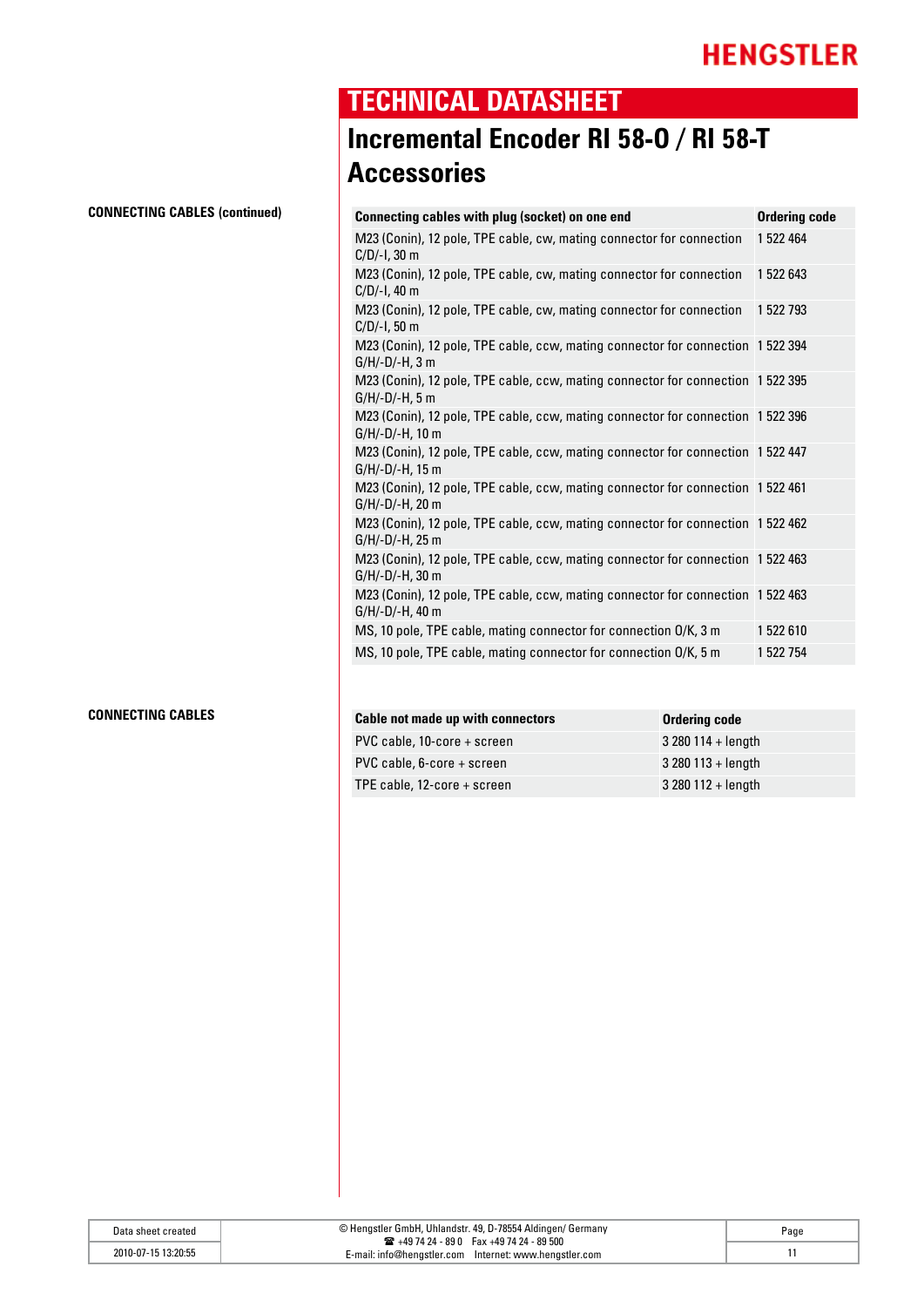### **TECHNICAL DATASHEET**

### **Incremental Encoder RI 58-O / RI 58-T Accessories**

#### **Tread 1**

with rim and fine crosshatched knurl Applications such as threads and yarns

### **Tread 2 A**

with glued-on rubber profile A = soft specially clinging rubber surface (red) Applications such as paper and cardboard, measuring cables, nongreasy metals, fleece, undressed or surface-treated wood, soft and hard plastics

#### **Tread 2 B**

with glued-on rubber profile  $B = low$ -wear rubber surface with good grip (white) Applications such as paper and cardboard, measuring cables, nongreasy metals, fleece, undressed or surface-treated wood, soft and hard plastics

#### **Tread 3**

vulcanized rubber surface with parallel knurl Applications such as rubber, leather, fabrics, flooring and glass

### **Tread 4**

Aluminum with parallel knurl Applications such as rubber, soft plastics, wood with rough surface, and to a limited extent for fabrics

#### **Tread 5**

with rim, aluminum with parallel knurl Applications such as threads, yarns and bands

#### **Tread 6**

plastic surface

Applications such as wire, greasy metals and steel sections

| Material | Bore diameter (mm)<br>fitting to encoder shaft | Circum- Tread<br>ference |    | Width of<br>bearing<br>surface | <b>Ordering code</b> |
|----------|------------------------------------------------|--------------------------|----|--------------------------------|----------------------|
| Aluminum | $7 \text{ mm}$                                 | 1 <sub>ft</sub>          | 2A | $25 \text{ mm}$                | 0601071              |
| Aluminum | $7 \text{ mm}$                                 | 1 <sub>ft</sub>          | 2B | $25 \text{ mm}$                | 0601171              |
| Aluminum | 6 mm                                           | 0.2 <sub>m</sub>         | 1  | 4 mm                           | 0601015              |
| Aluminum | $7 \text{ mm}$                                 | 0.2 <sub>m</sub>         | 1  | 4 mm                           | 0601017              |
| Aluminum | $7 \text{ mm}$                                 | 0.2 <sub>m</sub>         | 2A | 24 mm                          | 0601092              |
| Aluminum | 6 mm                                           | 0.2 <sub>m</sub>         | 2B | $12 \text{ mm}$                | 0601048              |
| Aluminum | $7 \text{ mm}$                                 | 0.2 <sub>m</sub>         | 2B | 24 mm                          | 0601192              |
| Aluminum | $10 \text{ mm}$                                | 0.2 <sub>m</sub>         | 2B | $12 \text{ mm}$                | 0601049              |
| Aluminum | $7 \text{ mm}$                                 | 0.2 <sub>m</sub>         | 4  | $20 \text{ mm}$                | 0601093              |
| Aluminum | $7 \text{ mm}$                                 | 0.2 <sub>m</sub>         | 5  | $16.5$ mm                      | 0601094              |
| Aluminum | $7 \text{ mm}$                                 | 0.5 <sub>m</sub>         | 2A | $25 \text{ mm}$                | 0601050              |
| Aluminum | $7 \text{ mm}$                                 | 0.5 <sub>m</sub>         | 2B | $25 \text{ mm}$                | 0601150              |
| Aluminum | $7 \text{ mm}$                                 | 0.5 <sub>m</sub>         | 2B | $25 \text{ mm}$                | 0601204              |
| Aluminum | $10 \text{ mm}$                                | 0.5 <sub>m</sub>         | 2B | $25 \text{ mm}$                | 0601151              |
| Aluminum | $7 \text{ mm}$                                 | 0.5 <sub>m</sub>         | 3  | $25 \text{ mm}$                | 0601059              |
| Aluminum | $10 \text{ mm}$                                | 0.5 <sub>m</sub>         | 3  | $25 \text{ mm}$                | 0601156              |

#### Datenblatt erstellt am © Hengstler GmbH, Uhlandstr. 49, D-78554 Aldingen/ Germany  $\text{ m } +497424 - 890$  Fax +4974 24 - 89 500 E-mail: info@hengstler.com Internet: www.hengstler.com 2010-07-15 13:20:55 12 Seite

### **Measuring Wheels**